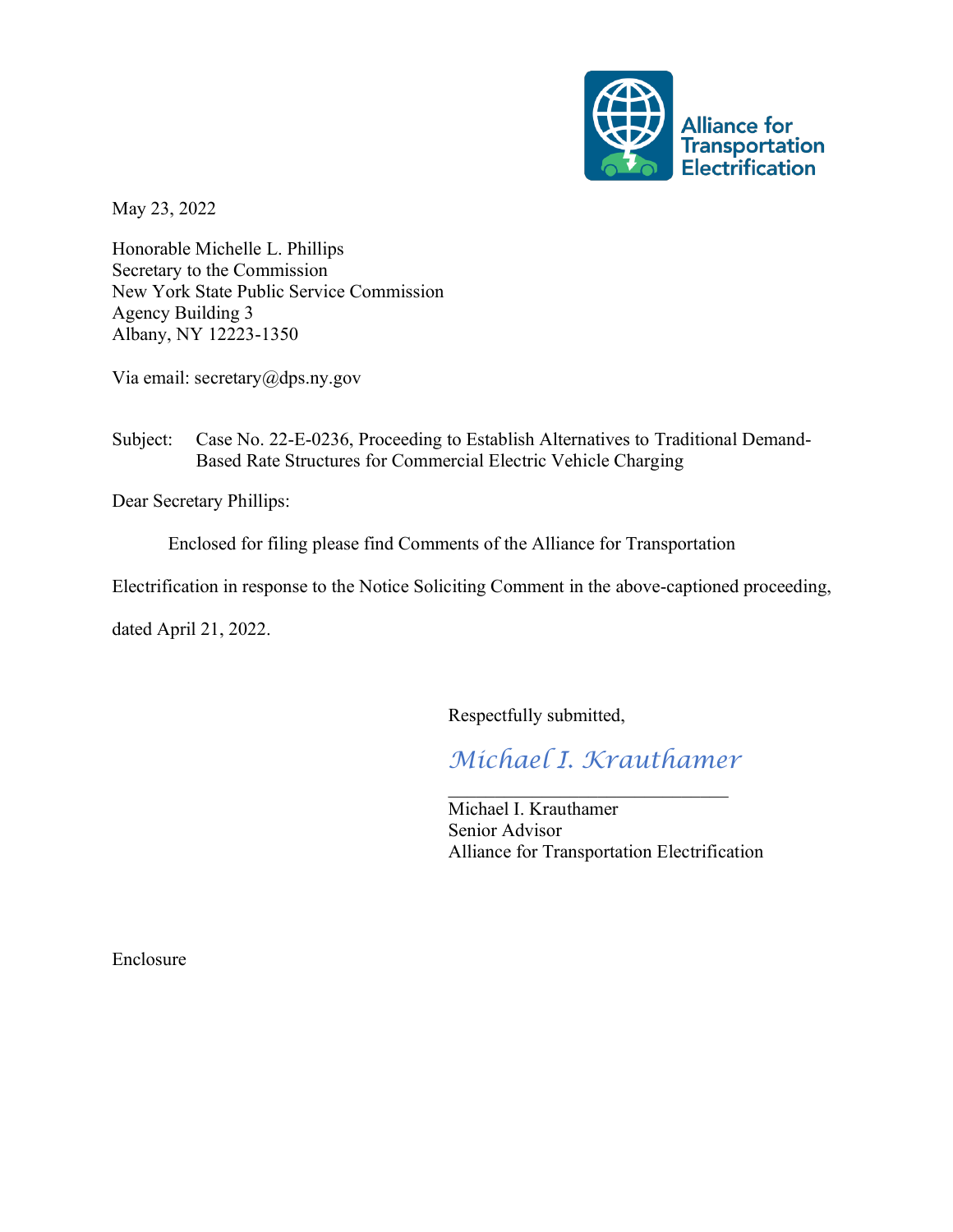### **NEW YORK STATE PUBLIC SERVICE COMMISSION**

**Proceeding to Establish Alternatives to Traditional Demand-Based Rate Structures for Commercial Electric Vehicle Charging**

**Case 22-E-0236**

### **COMMENTS OF THE ALLIANCE FOR TRANSPORTATION ELECTRIFICATION**

The Alliance for Transportation Electrification (ATE) hereby submits these comments in response to the Commission's Notice Seeking Comment dated April 21, 2022, in the abovecaptioned proceeding.

### Background

ATE is a  $501(c)(6)$  non-profit corporation; we engage with policymakers at the State and local government level across America to remove barriers to EV adoption and to encourage the acceleration of EV infrastructure deployment with a particular emphasis on open standards and interoperability. We consist of about 50 members that include many electric utilities, auto and bus manufacturers, EV charging infrastructure providers, and related trade associations, and we have been actively engaged in each of the Commission's various EV charging proceedings since their inception.

#### **Overview**

Recognizing that the subject of this proceeding is quite complex, we urge the Commission to be cognizant of maintaining a balance in setting rates that both reflect cost causation while at the same time assisting the market transformation for EVs. Specifically, and as described below, if rates are not designed properly during this transition the not unexpected low utilization of EV chargers will cause customers to pay more per kWh than they will pay when utilization increases later. The result will be customers paying more for electricity as a fuel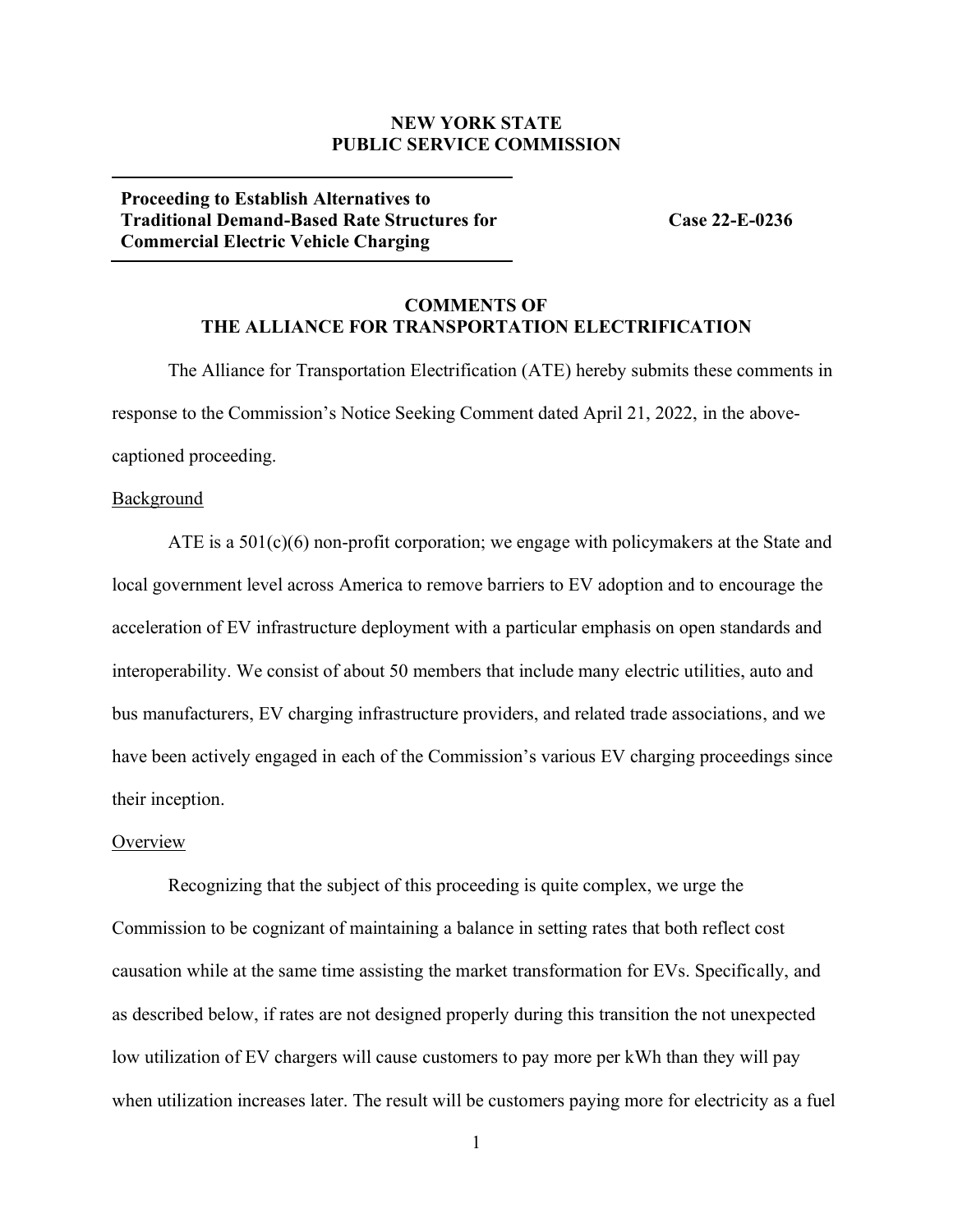than they would pay for the equivalent energy content of gasoline for an internal combustionpowered vehicle. The problem is caused by the potential for low utilization of charging stations today. Because DC fast charging stations today tend to be very peaky with a low load factor, the result is a high cost per kWh that ultimately is passed on to drivers. This will serve as a major deterrent to development of the EV market, as potential EV owners and fleet operators would not see the savings they expected - at least when using public or commercial fleet charging stations.

We encourage the Commission to consider a range of alternatives, recognizing that in most cases the utilization problem will be temporary. As utilization increases, the effects of demand charges will be lessened and in fact rates with demand charges at some point of usage become more economical than alternatives based on the volumetric energy component of the rate. The point at which this crossover occurs is very specific to utility tariffs and utilization, or load factor. At the same time, it is important to consider that public-facing DC fast chargers are dependent upon consumers who are not expected to queue up for charging; this means that there must always be more supply than demand, which creates a gap between theoretical and practical utilization. For this reason, utilities and commercial EVSPs need to carefully weigh these tradeoffs as they address these issues before Commissions.

The Alliance's recommendation is to recognize the public policy benefits of widespread deployment of charging stations and provide demand charge relief – either eliminating or reducing demand charges when needed. However, the relief should in most cases be temporary as waiving or reducing demand charges without recovery of the fixed costs they were meant to recover results is a subsidy from other customers who will be required to bear a greater share of the utility's fixed costs for the period demand charge relief is in effect.

Accordingly we support periodic review by the Commission, in consultation with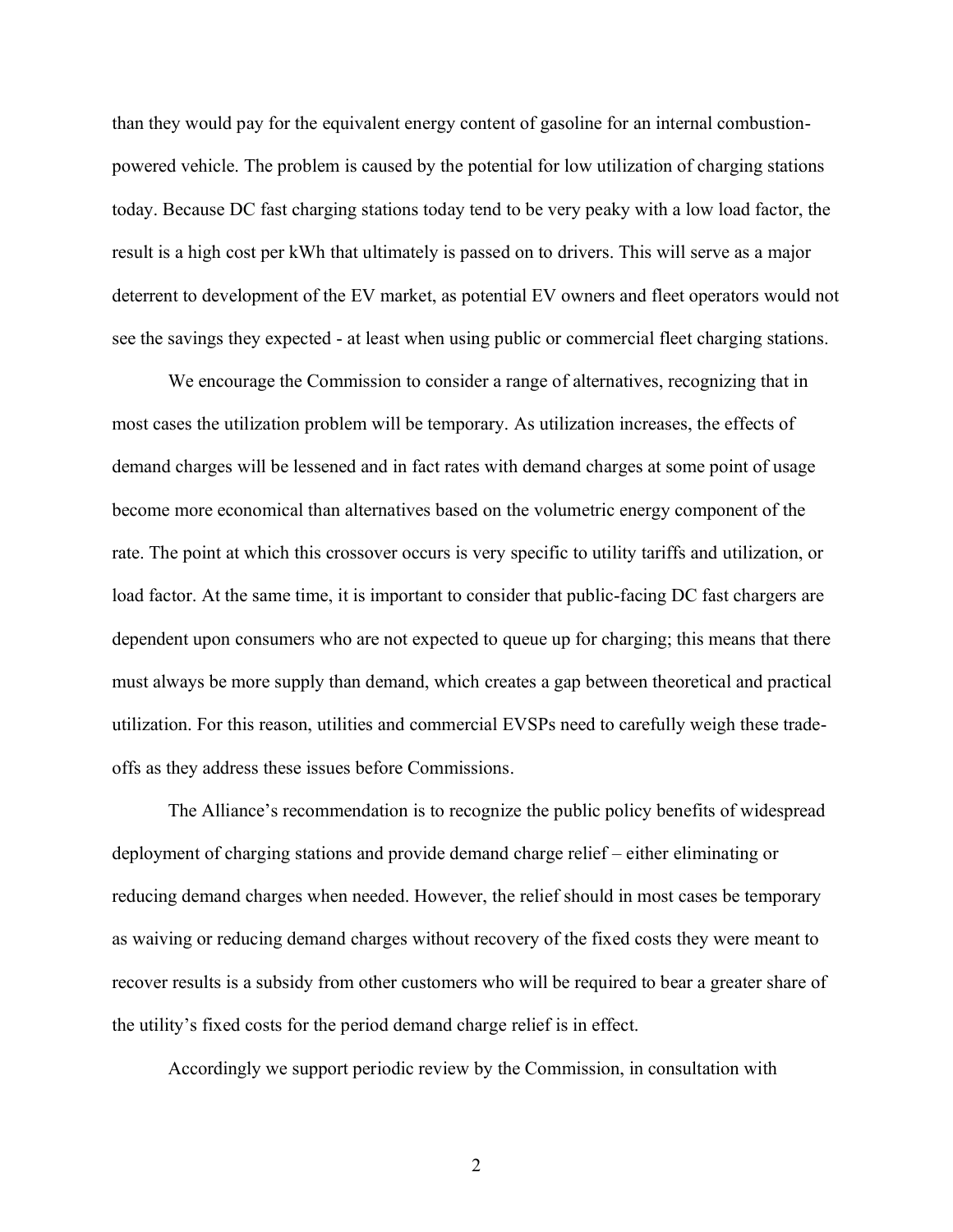utilities, electric vehicle service providers (EVSPs), and other stakeholders to monitor station utilization and make determinations as to when it is appropriate to transition back to rates that fully incorporate demand charges. That does not mean that specific time periods for use of rates with demand charge relief should not be established at the outset  $-\text{ only that it may be prudent to }$ re-evaluate those time periods as we gain more experience.

And utilities will continue to consider and develop alternative rate designs that may obviate the need for demand charge relief, perhaps using specialized tariffs (such as low load factor or subscription rates), or that tie demand charges to station utilization within the tariff (as National Grid has proposed to the Commission in Massachusetts). Using stationary battery storage systems on site is another way demand charges can be mitigated, but the economics will vary by use case. Technology and innovation are advancing rapidly, and new solutions may be available in the near future to use techniques of flexible load management to offset current demand charges and rate designs, including the use of automated load management (ALM).

In short, the Alliance believes that public policy considerations are a key part of cost of service principles traditionally applied to utility rates. Demand charge relief for EVSPs is essential in many cases for a period of time during which charging station utilization is low. It is a utilization problem – not a problem with the efficacy of demand charges themselves. Demand charges have been proven over the years to be a means to reliably, efficiently and fairly allocate costs to commercial customers. But we believe that some well-designed and time-limited relief from traditional rate design constructs, with periodic review, is necessary to enable the market transformation of this nascent industry.

### Responses to specific questions

### **1. Provide examples of commercial electric vehicle charging tariffs or operating cost relief programs (solutions) from jurisdictions outside of New York that should be**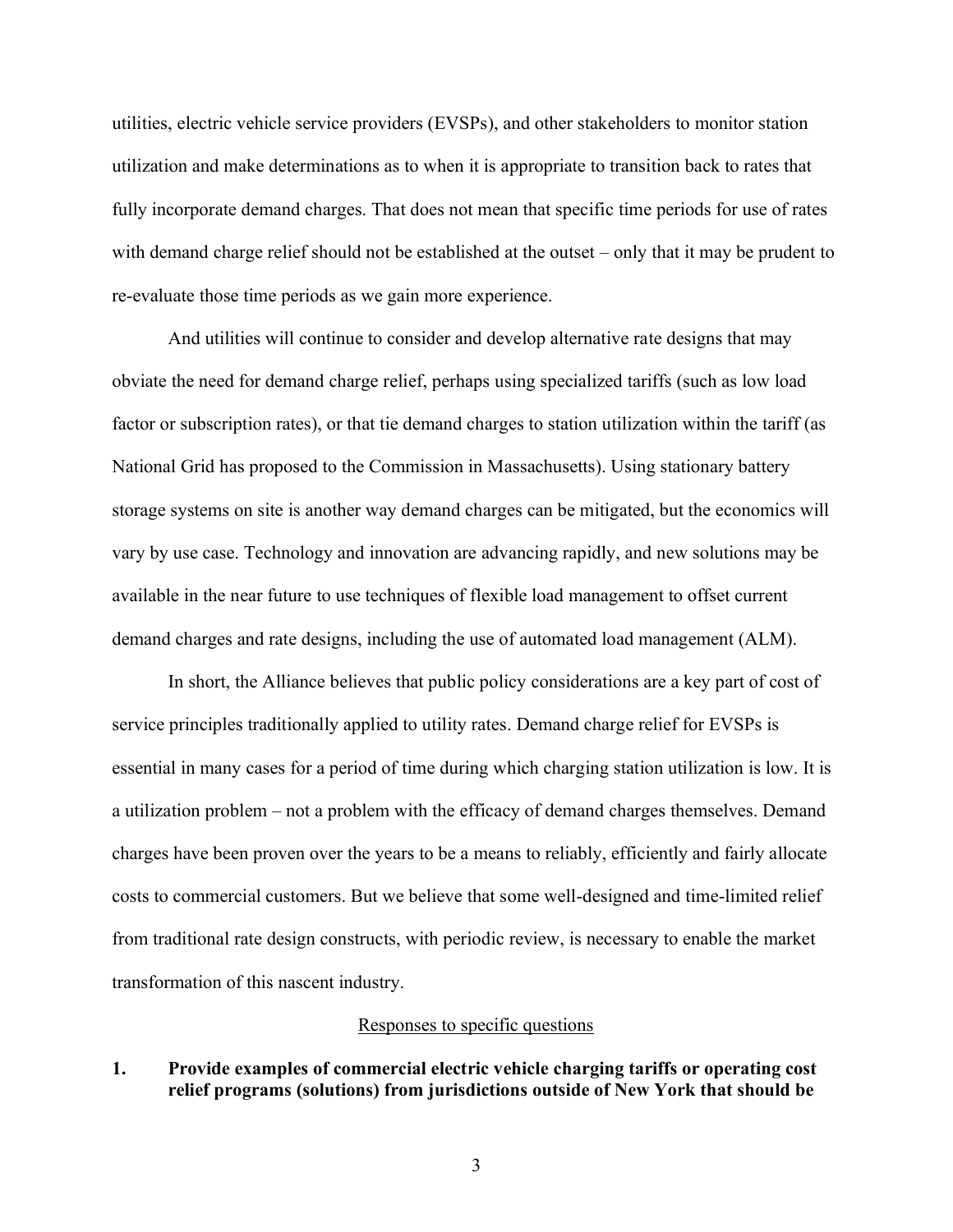## **considered or avoided, based on the experience in those jurisdictions, and explain why they are effective or ineffective.**

Tariffs that are effective in addressing EV charging typically incorporate the following characteristics:

## *Rates are transitional*

- $\bullet$  The concept is to offer a path to profitability by altering the demand charge component of rate structures on a temporary basis to help meet public policy objectives and better fit today's public charging business models.
- The goal is to get us past this period of low utilization.
- Different companies adopt different terms "discount," "credit," "subsidy," "economic development," or "cost shift" to name a few. We adopt the term transitional relief.
- $\bullet$  We believe this framework can satisfy the just and reasonable standard by increasing volumetric commodity charges while lowering demand charges.

## *Vary with utilization*

- Recognition of the utilization issue is built into the rate, so that as utilization increases, demand charges are either phased in or imposed in full once a certain level of utilization of the charging station is reached.
- Usually starts out assuming a very low level of utilization and thus fully using volumetric charges.
- $\bullet$  Again, the goal is to get us past this period of low utilization.
- We believe this framework can satisfy the just and reasonable standard by substituting volumetric charges for demand charges in manner that varies with utilization.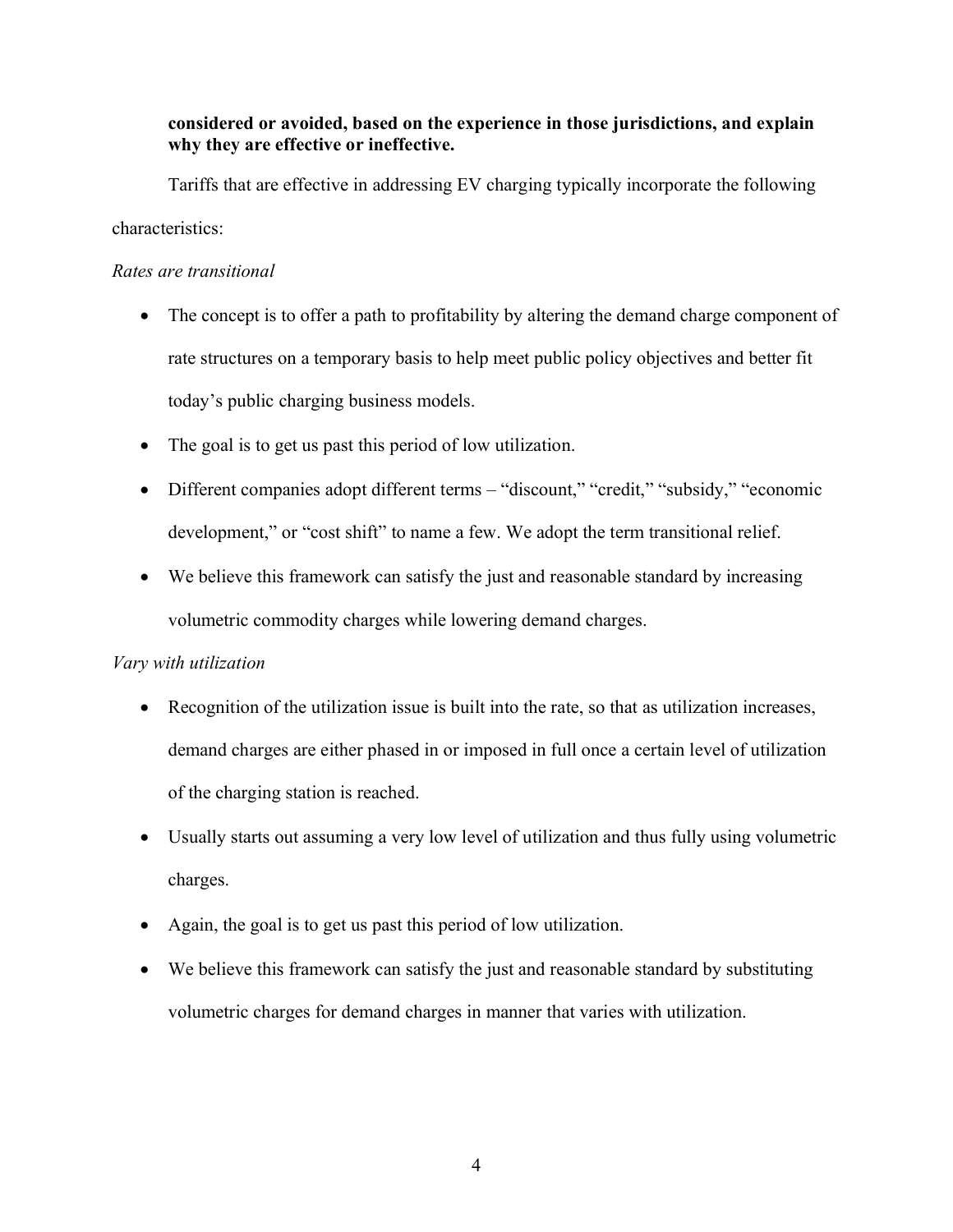## *Recover cost of service*

Two general types (in both cases, rates should attempt to recover fully the cost of service, especially fixed costs).

- 1. Rates that apply to low load factor C&I customers or irrigation loads, and;
- 2. Subscription-type rates that are based on cost-of-service and load profiles with a fixed monthly fee, and usually a requirement to enroll in TOU rates. Examples of EV rates that we recommend the Commission review include the following:

## Southern California Edison (CA) TOU-EV-7/8/9

• This rate combines a "Demand Charge Holiday" with a mandatory TOU rate.<sup>1</sup> Specifically, for a defined five-year implementation period the rates do not include a demand charge, and the utility recovers costs primarily through energy charges. The demand charge is introduced in year 6, annually increasing to full cost by year 11.

Xcel Energy (Public Service of Colorado, or PSCO)

• Critical Peak Pricing. The EV tariff of PSCO is targeted at fleets, including transit. Savings are recognized for avoiding critical peaks, which may be called by the utility one day in advance; each peak period can be for up to four hours 15 times per year between noon and 8:00 PM. While this has been in place for nearly two years, several EVSPs responded that they are unable to respond reliably to critical peak pricing (CPP) events and would prefer another option. PSCO has therefore developed a new, non-CPP option (with a demand charge that is 84 percent lower than the S-EV rate), but substantially

<sup>&</sup>lt;sup>1</sup> Application of San Diego Gas & Electric Company (U 902E) for Approval of SB 350 Transportation Electrification Proposals, Application 17-01-020, Docket No. 17-01-020, Decision On The Transportation Electrification Standard Review Projects at 111 (June 6, 2018) (available at [https://www.cpuc.ca.gov/-/media/cpuc-website/files/legacyfiles/d/6442457637](https://www.cpuc.ca.gov/-/media/cpuc-website/files/legacyfiles/d/6442457637-d1805040.pdf) [d1805040.pdf\)](https://www.cpuc.ca.gov/-/media/cpuc-website/files/legacyfiles/d/6442457637-d1805040.pdf).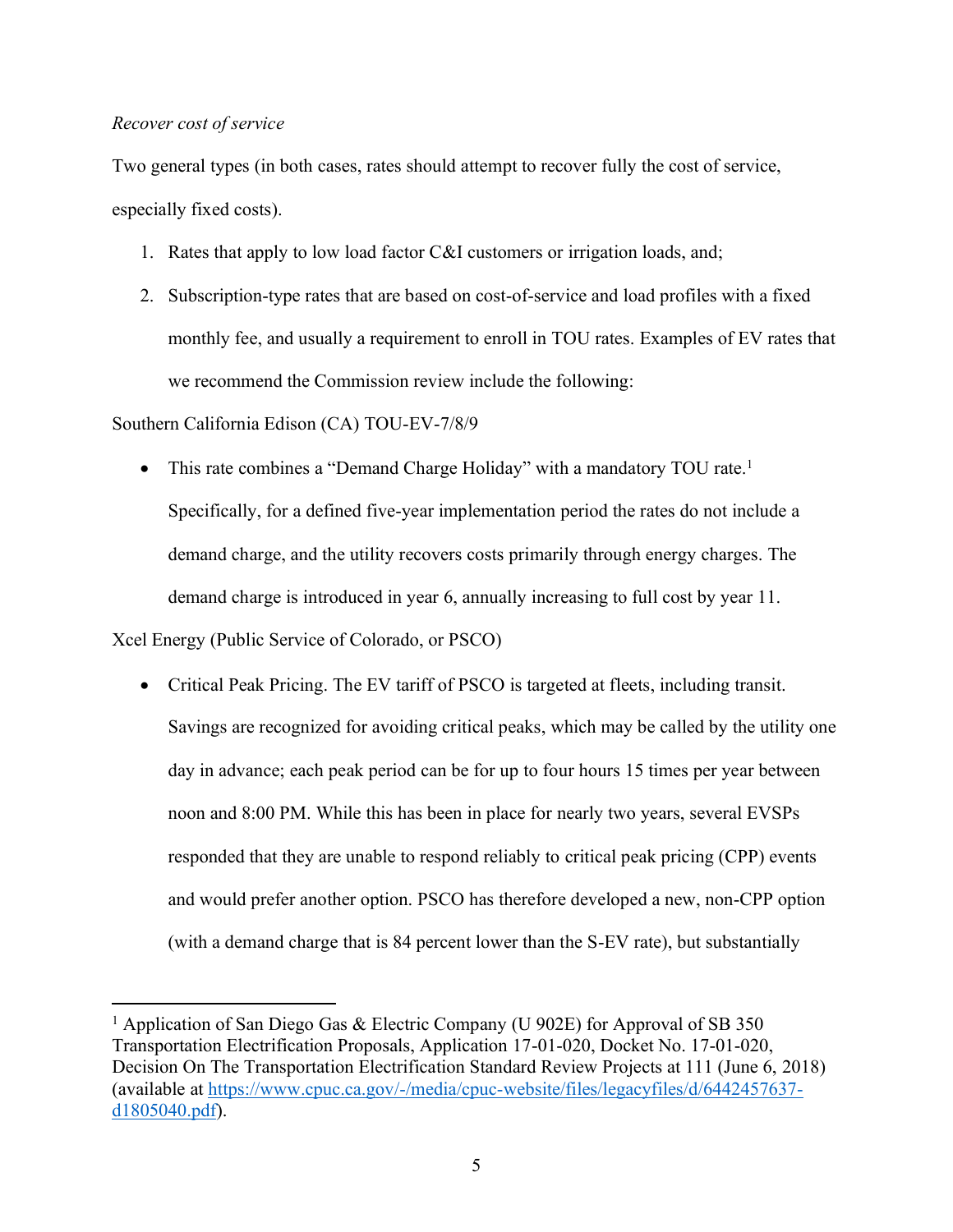increases the volumetric energy charges on a time-varying rate to recover costs. <sup>2</sup> The company reached a settlement agreement with public staff which was filed recently with the Commission<sup>3</sup> and awaits a decision from an ALJ and the Commission.

Florida Power & Light (FPL)

- Demand Limiter. This feature applies to general service and general service large customers.
- Demand billed to the customer would be the lesser of the measured demand or the limited demand, which results in reducing charges to customers with less than 10% load factor.
- Thus, EVSPs with higher utilization continue to pay demand charges.

# Arizona Public Service

- Rate Rider for DCFC that acts as a limiter on distribution demand charge.
- Sets up three periods from 2021 to 2031 (temporal period for transition).
- $\bullet$  Sets up limiters based on average monthly load factors: starting at 25% (equivalent to a

182.5 hour demand limiter), to 20%, and ending period (2028 to 2031) at 15%.

National Grid (MA)

- Generally, a limited term demand charge alternative for the General Service class, based on size of load and sets a sliding scale based on utilization.
- 100% Demand Charge discount in Year 1

<sup>&</sup>lt;sup>2</sup> The company refers to these as "S-EV rates" but consistent of two optional rates: the revised S-EV (secondary voltage, TOU EV Service, and the previous S-EV-CPP, with a CPP component. See Joint Post-Hearing Statement of Position of Public Service Company of Colorado and Trial Staff of the Colorado Public Utilities Commission,

[https://www.dora.state.co.us/pls/efi/efi\\_p2\\_v2\\_demo.show\\_document?p\\_dms\\_document\\_id=971](https://www.dora.state.co.us/pls/efi/efi_p2_v2_demo.show_document?p_dms_document_id=971988&p_session_id=) 988 $&$ p session id= (May 9, 2022).

<sup>&</sup>lt;sup>3</sup> Notice Of Non-Unanimous Comprehensive Settlement In Principle, Docket No. 21AL-0494E, [https://www.dora.state.co.us/pls/efi/EFI.Show\\_Filing?p\\_session\\_id=&p\\_fil=G\\_789820](https://www.dora.state.co.us/pls/efi/EFI.Show_Filing?p_session_id=&p_fil=G_789820) (March 31, 2022).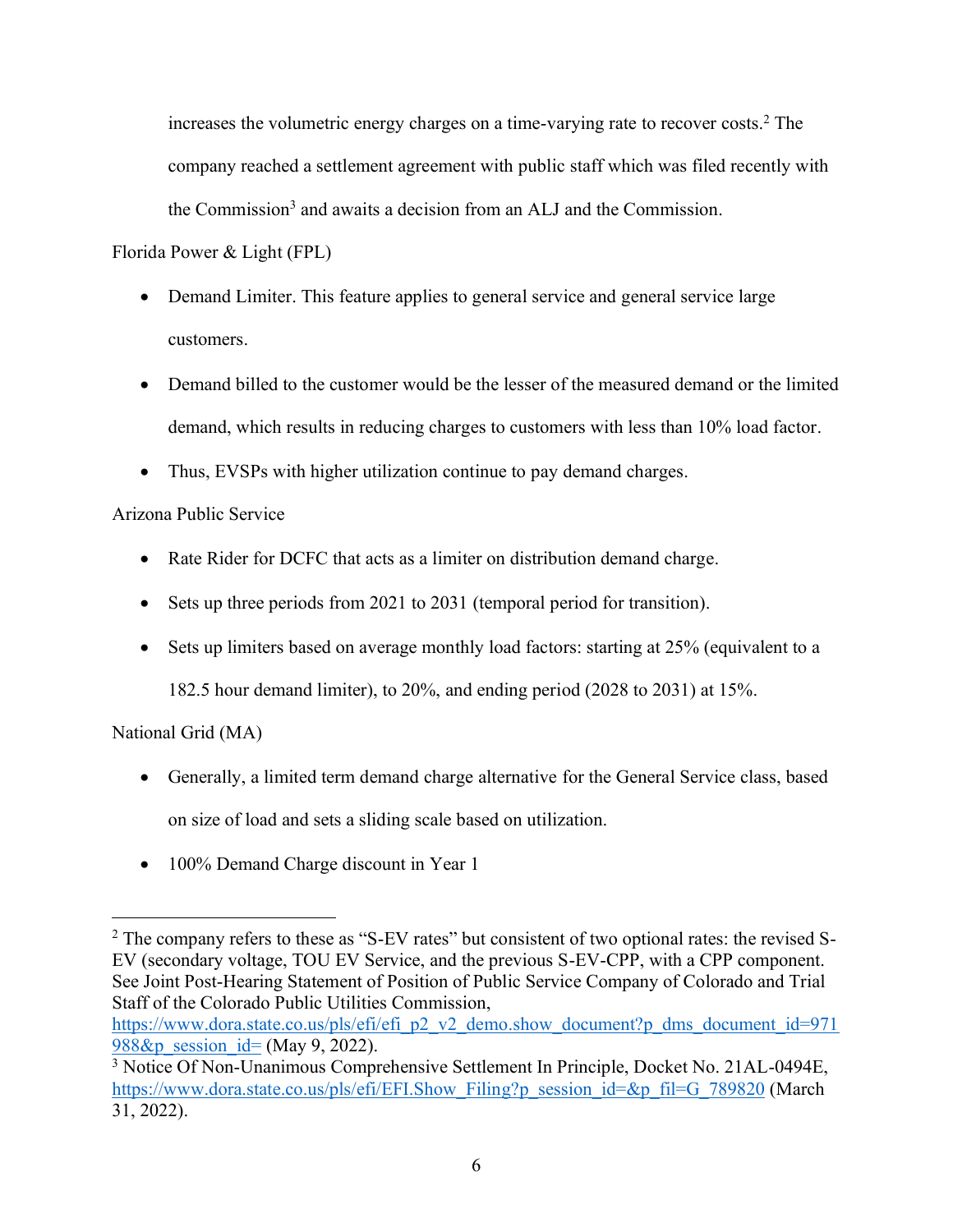- During years 2-10 a discount is applied to demand charge based on previous year utilization.
- Discount is from 100% to 0% (at 15% load factor). At this load factor, the normal distribution demand charges for General Service customers return.
- National Grid, Eversource, and Unitil have each submitted petitions to the Mass. DPU in Track 2 of Docket Nos. 21-90, 91, and 92, and a decision is expected this fall.

Dominion Energy in VA (GS-2) and Portland General and PacifiCorp (OR)

• Non-demand rates for customers below a certain threshold

Pacific Gas and Electric,<sup>4</sup> San Diego Gas & Electric, Duke Energy (proposed)

- Subscription rates with built-in demand charges
- Based on historical data, and real load profiles
- $\bullet$  Time horizons vary, but generally in the 10-year timeframe

Sacramento Municipal Electric Utility District (SMUD)

- EVSP Storage Rates
- **2. When evaluating the impact of potential solutions, what assumptions should be applied to appropriately represent the investment decision that charging station developers and/or site hosts must make? Key assumptions of interest include, but are not limited to, utilization of the charging stations over the investment horizon, capital costs, capital structure, and operation and maintenance costs (***i.e.***, leasing costs of land, the fees or pricing consumers will pay for public charging, and the minimum financial threshold: Internal Rate of Return or Return on Investment to determine if the tariff or cost relief program is sufficient to spur investment).**

When evaluating the impact of potential solutions, the key drivers to profitability are

revenue (primarily driven by charger utilization as measured by kWh) and cost of revenue. Cost

<sup>&</sup>lt;sup>4</sup> Decision Approving Application for Pacific Gas and Electric Company's Commercial Electric Vehicle Rates, Docket No. A1811003,

<http://docs.cpuc.ca.gov/SearchRes.aspx?DocFormat=ALL&DocID=318552527> (Oct. 28, 2019).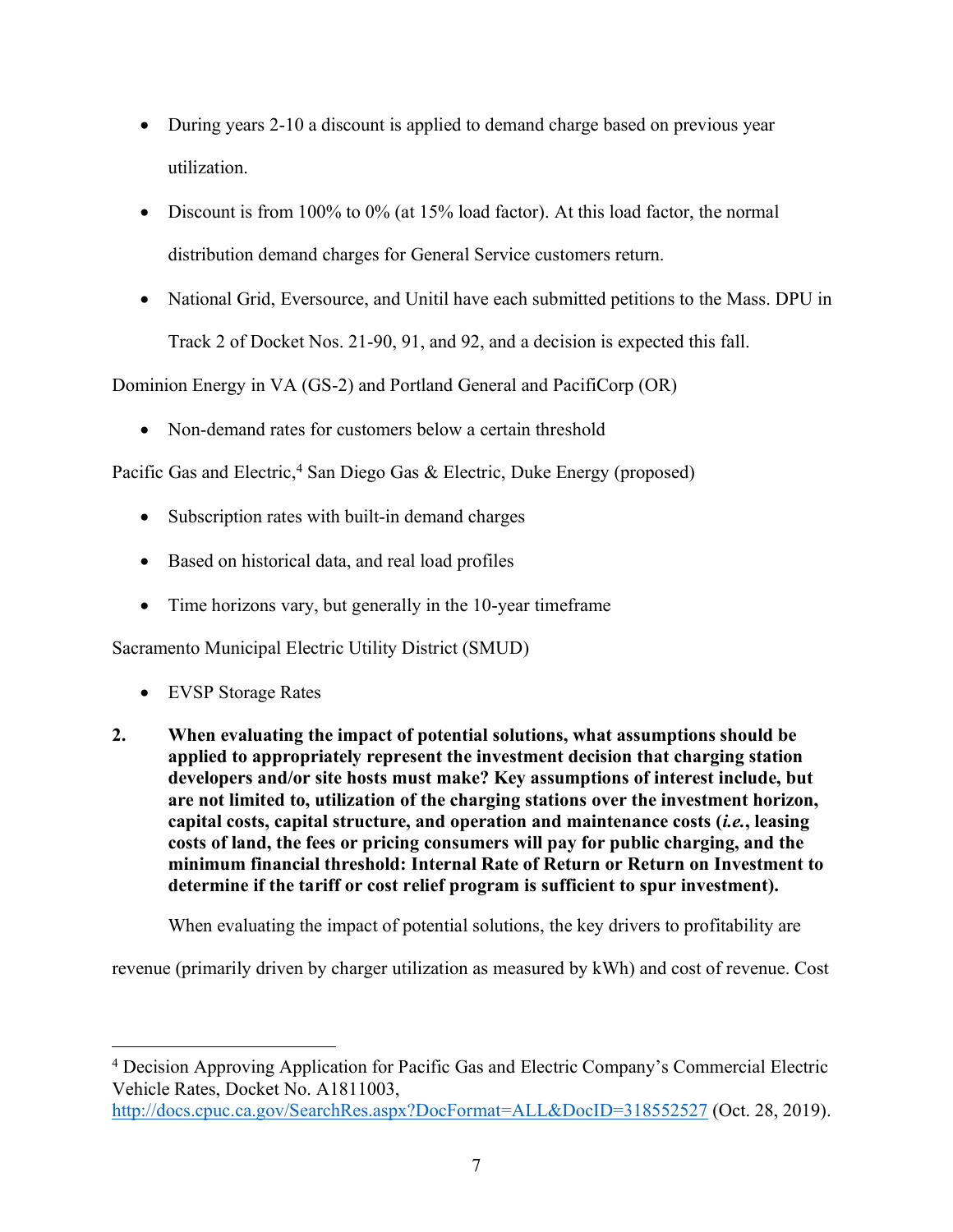of revenue includes energy (the commodity as well as demand charges), station operating and maintenance expenses, warranty and repair services, and station site lease expenses. Of these expenses, energy is typically the most variable from one utility service territory to another and is also the expense over which station operators have the least control.

**3. How should the rate design principles articulated by the Commission in the REV Track Two Order (Case 14-M-0101, Reforming the Energy Vision, Order Adopting Regulatory Policy Framework and Implementation Plan (issued February 26, 2015)) be applied when evaluating the potential solutions in this proceeding? Are there additional rate design principles you believe should be applied and why?**

Electric rates that are based on traditional cost-of-service principles (as opposed to value of services or market-based pricing) support both efficiency and equity in the provision of electric service at just and reasonable rates which are approved by state regulatory commissions. In this context, demand charges in commercial and industrial rates accurately reflect cost causation, which is a key objective of rate design. Based on foundational ratemaking principles, demand charges are a fair and efficient means of recovering the costs utilities incur in providing sufficient capacity to manage peak needs reliably and to meet customer demands, but can raise issues when included in rates paid by charging station operators.

ATE has reviewed the principles from the REV proceeding. We generally agree with most of them, and our comments on select principles follow.

With regard to the principle to "encourage outcomes," we agree that outcomes are important from a policy perspective and that policy is a part of ratemaking, but the primary considerations should be program design and a cost benefit analysis.

On the subject of access, transportation electrification represents a once-in-a-generation opportunity to transition to electricity as a transportation fuel. This is beneficial particularly to customers with low and moderate incomes and to equal justice communities because of the health benefits as well as the lower total cost of ownership of driving electric vehicles. Access to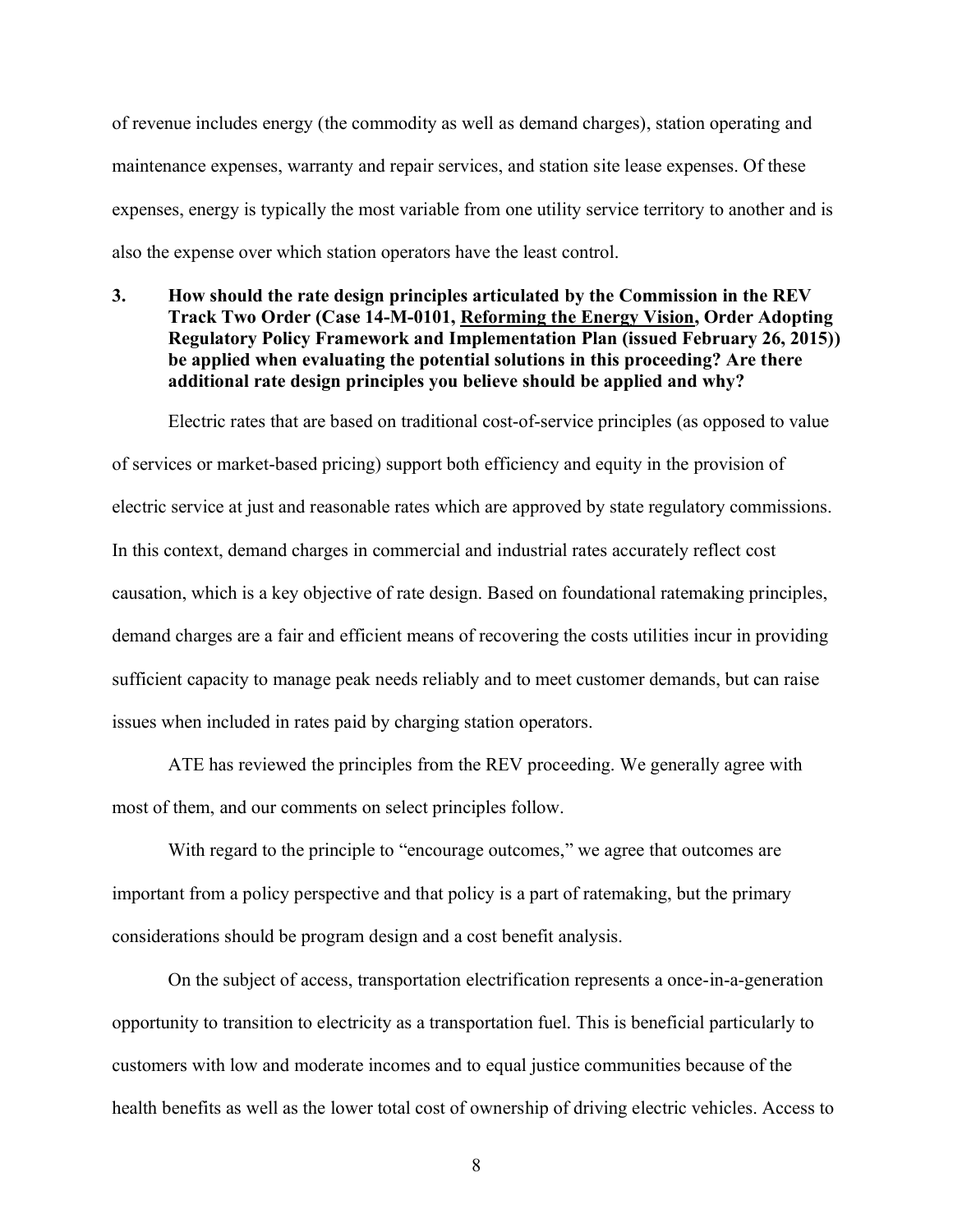charging that is safe, reliable, and affordable is important, and we need a stronger spotlight on LMI and EJ communities related to EVs.

The third principle we comment on is economic sustainability. As discussed herein, ATE supports a transitional period, one which is time-limited while still based on cost of service.

Our overarching position is that demand charges still represent the best means of ensuring reliable, efficient use of the grid and fairness to all commercial customers once utilization increases to a sufficient level after a certain transition. We believe the Commission should also recognize the salient health and climate change benefits created by accelerated transportation, electrification in New York's public policy (such as the CLCPA signed into law in July, 2019), and set forth a framework of options for providing demand charge mitigation for a transitional period. The relief should in most cases be temporary as waiving or reducing demand charges without recovery of the fixed costs they were meant to recover results in a cost shift from other customers who will be required to bear a greater share of the utility's fixed costs for the period demand charge relief is in effect.

4. **What solution design elements should be considered to best maintain an incentive to manage electric demand? For example, should the structure of the potential solutions incentivize charging station owners to use time-varying pricing for drivers, to co-locate storage with electric vehicle charging stations, or to co-locate charging stations with complementary load profiles or anchor customers such as commercial fleets or ridesharing businesses?**

Rate design is just one of multiple factors that an EVSP considers when developing a commercial charging station. While we cannot answer all of the elements of this question, the business case typically involves many utility-related and other criteria such as traffic and location, a variety of soft costs (permitting, easements, ROW, etc.), and availability of adequate capacity and power on the local distribution system.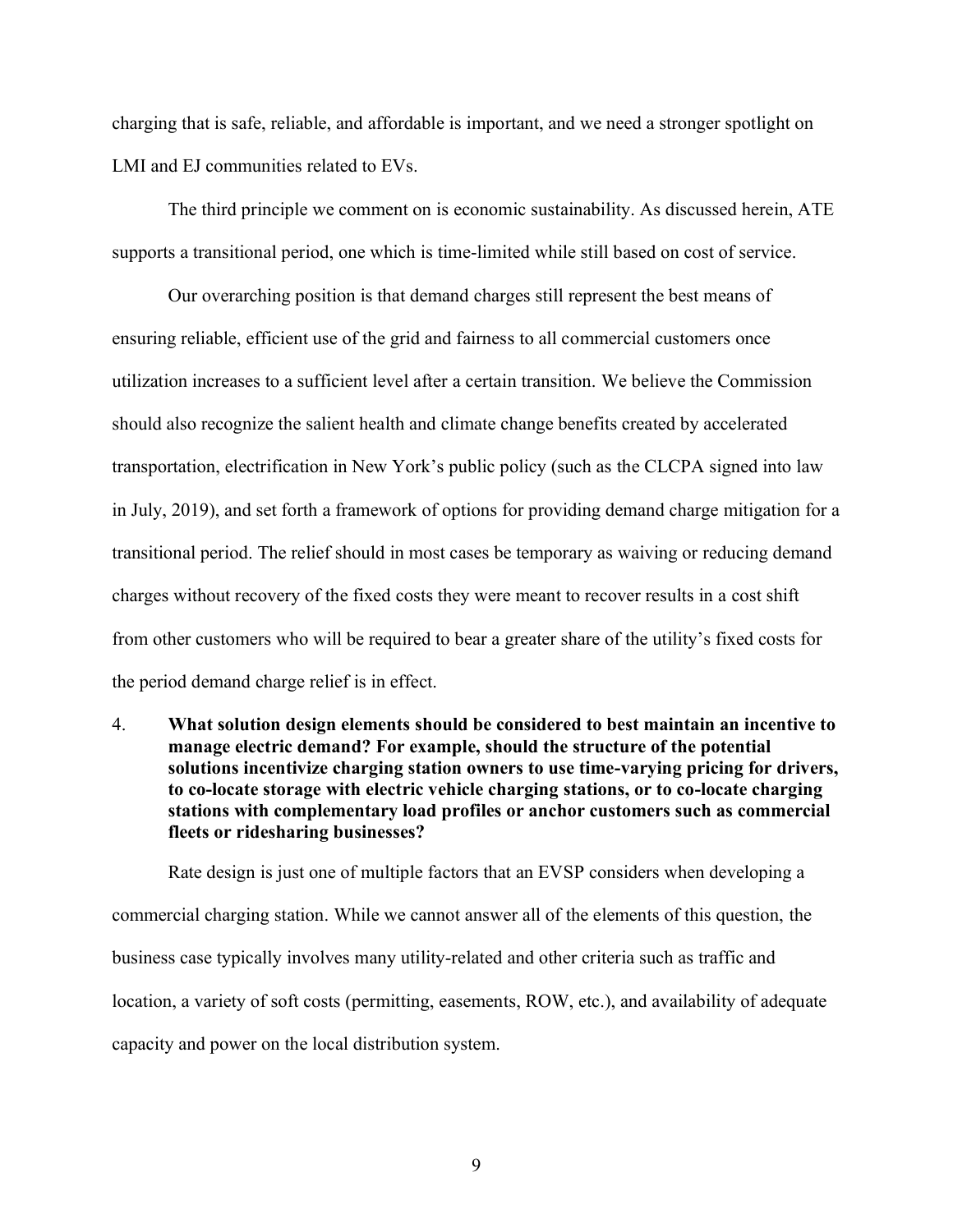One of the scenarios posed above is the inclusion of other potential customers with complementary load profiles; we believe this is interesting conceptually, but in our view not practical at this nascent stage of development.

We also believe that rate design should take into consideration behavior that is beneficial to the grid, while at the same time balancing drivers' needs to charge including when those times may coincide with times of high demand. For this reason we do not necessarily oppose timevarying (TVR) rates, but we believe that if the on-peak price is too high, it will defeat the purpose of providing chargers and impose a disincentive to driving an electric vehicle. We do not advocate for a specific ratio between on and off peak periods, since each utility should make its own proposal based on its cost-of-service and peak capacities in the summer and winter periods. It is important to provide flexible rate options to all commercial customers, including the EVSPs.

In response to the question about on-site energy storage, this may be a viable option in certain circumstances, but as discussed above there are many factors and opportunities that various developers consider and the traditional demand charge framework may work for certain business models. Commercial EVSPs should therefore always have the option to rely on existing C&I rates if technological solutions provide a viable economic alternative for the EVSP.

Solution design elements ATE recommends to best maintain an incentive to manage electric demand include:

- For transitional relief approaches, once you depart from cost of service, there is no best alternative. Utilities should adopt rates that best fit their needs and the needs of their EVSE customers.
- Rates that depart from full cost of service over the long-term require continuing cost shifts from other customers and should be avoided.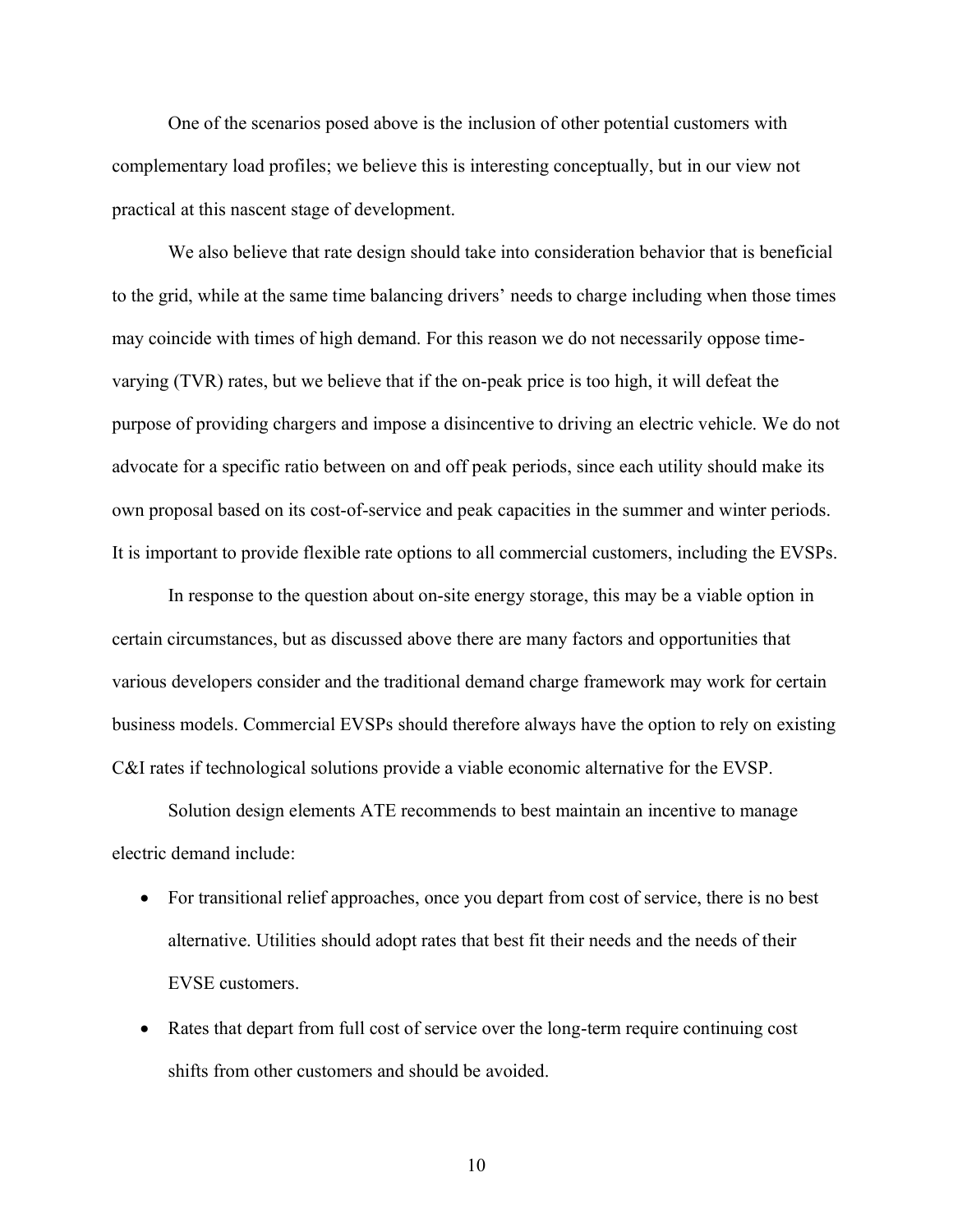- Permanent rates can be developed that recover cost of service but avoid issues with demand charges.
- Utilities should be given flexibility to develop approaches best fitting their current costof-service and commercial tariffs.
- x A one size fits all approach (namely, similar rules and policies across all regulated utilities) should be avoided by the Commission. Instead, a broad framework should be provided that allows each utility to customize its demand charge alternative solution based on its cost-of-service, existing tariff structure, and other factors.

## **5. What solution design elements should be considered to encourage increased utilization of charging stations over time?**

Put simply, low numbers of EVs are the cause of low charging station utilization, not rate design. In other words, it is important for the state, and perhaps the Commission, to provide incentives for vehicle adoption and charging infrastructure along with other best practices of a utility program, such as a broad portfolio approach across use cases, an adequate budget for education and outreach and fleet advisory services, and adoption of an appropriate cost-benefit methodology take incorporates societal and other benefits of transportation electrification.

We believe that one of the keys to the higher utilization is incentivizing more "butts in seats" for light-duty electric vehicles. Without that scenario, we find it difficult to envisage how utilization rates for publicly-accessible TE infrastructure is attained through a healthier EV ecosystem where the third party EVSPs are able to reach profitability.

But rate design is important nonetheless, and is a contributor to poor economics for DC fast charging stations in these early days of the EV industry because there are few kWh across which to spread demand charges. Once the number of EVs on the road increases, so too will charging station utilization.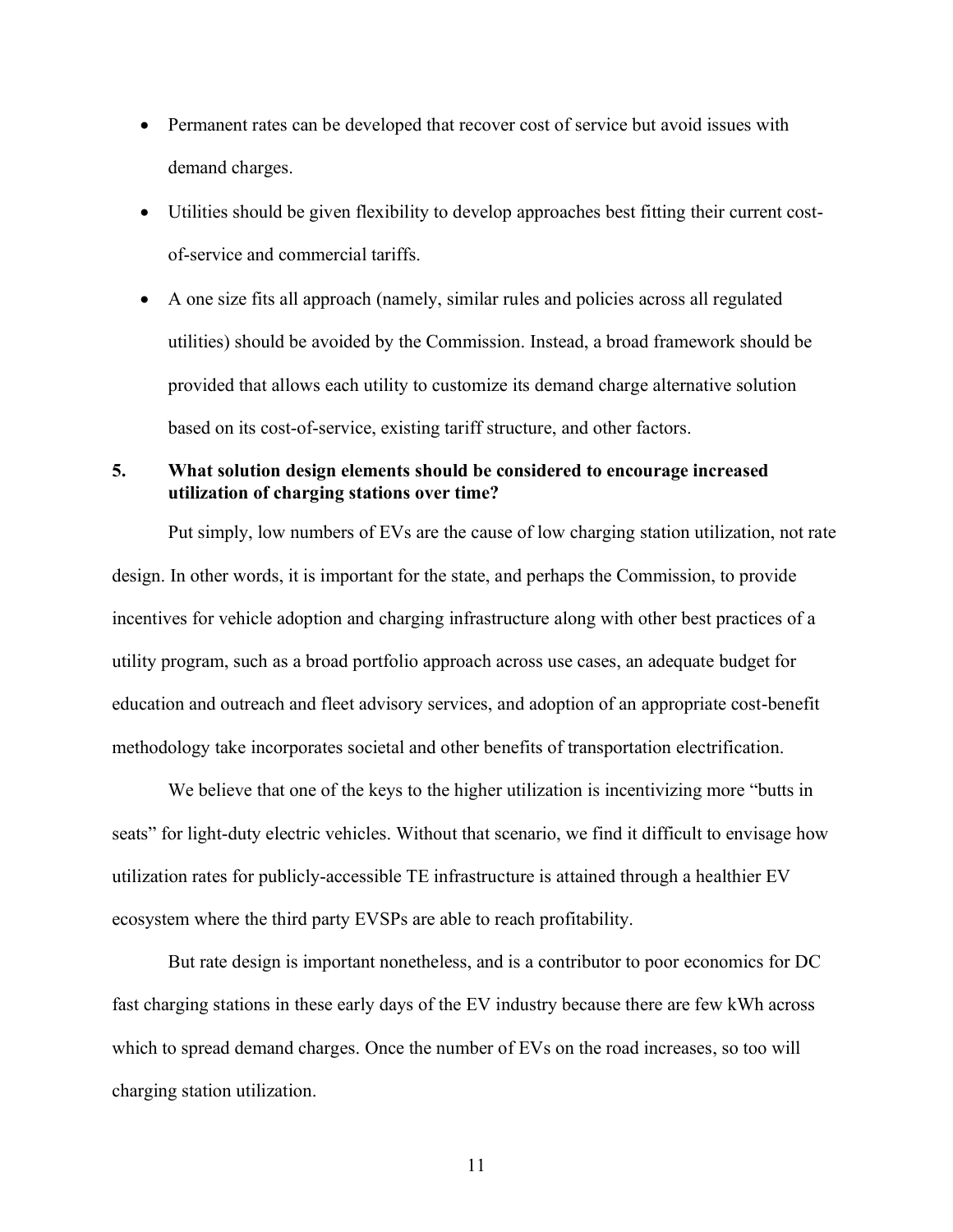Elements that should be considered to increase utilization are those that will provide a good business case for charging station developers, but should be designed to revert to traditional rates based on actual utilization rather than one standard solution.

It is also important to recognize, especially in the early years as consumers get accustomed to EVs and electricity as a fuel, that pricing for EV charging should be relatively consistent and easy to understand. Ultimately, EVSPs will not simply absorb high demand charges or other costs; the costs of electricity supply from the utility to the EVSP will be passed on to the host sites and EV owners through market-based pricing. We therefore believe that a variety of pricing options should be allowed in this phase of market development, including dwell time, per kWh, idle fees and hybrid options. While complexity exists in the market today, the Alliance believes that the utilities do have a role to play, through outreach and education to their customers, along with commercial EVSPs, auto OEMs, and dealers in helping consumers navigate this fundamental transition. We also believe that there will be more consistency in pricing as the market approaches more maturity, which should increase the utilization of public charging stations.

### **6. What solution design elements should be considered to encourage good investment decisions for charging stations?**

Predictability will encourage good investment decisions. In this context, regulatory certainty is critical for all key players in developing the EV ecosystem  $-$  the commercial EVSPs, the hardware and software vendors, the regulated utilities, and others. We recognize that the Commission's role is to strike the appropriate balance in transportation electrification by balancing the interests of utility customers, commercial EVSPs, environmental justice communities, nongovernmental organizations, and many others.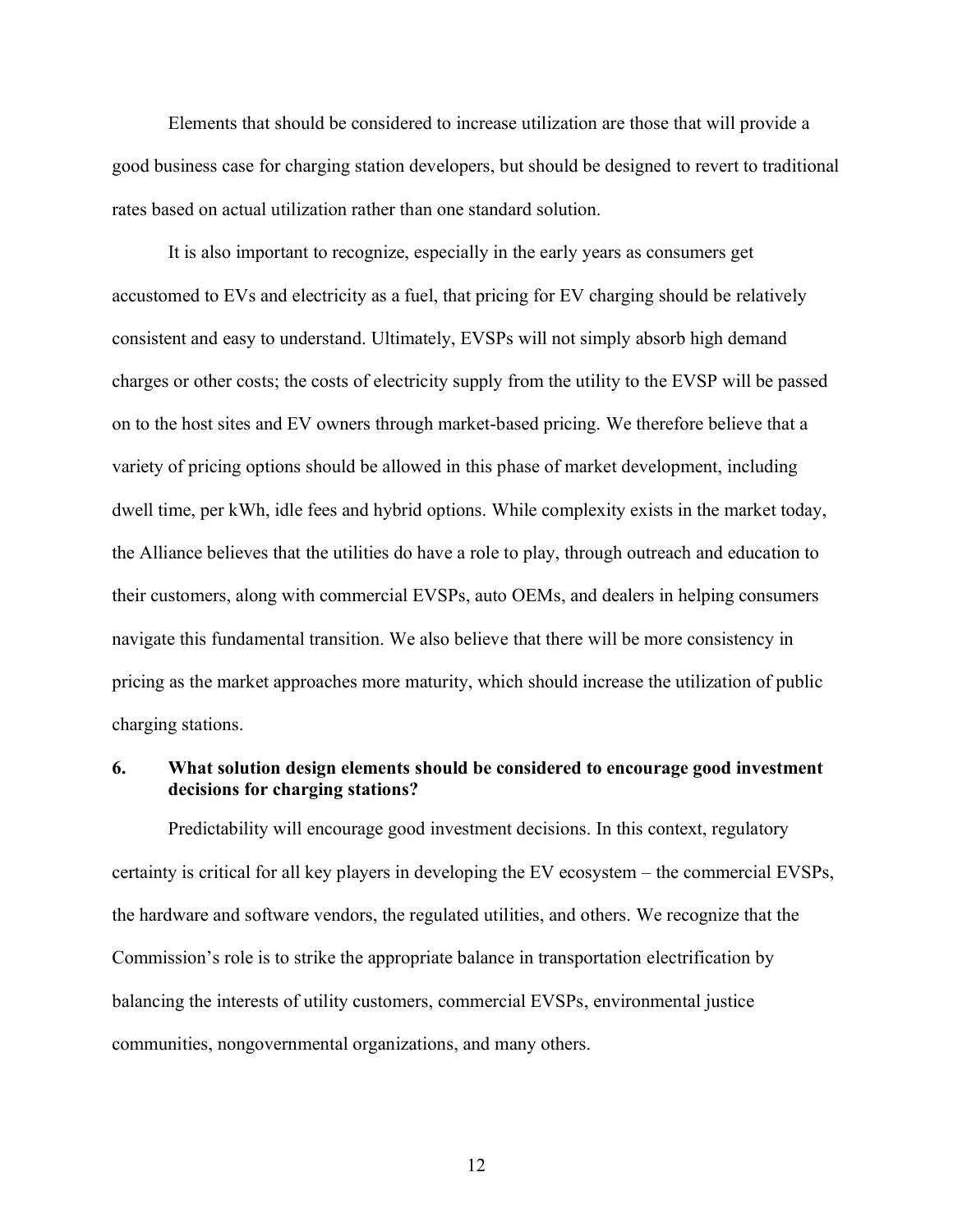Yet we would urge that once the Commission adopts certain frameworks or policies  $$ whether it be a demand charge mitigation tariff, other rate designs, or further decisions on the make-ready and other programs in the midpoint review  $-$  that it be given a defined period of time to be implemented. Investment decisions are being made today in electric vehicle design and adoption for at least the next five to ten years. Hence investors, utilities, transit authorities, auto OEMs, and vendors are expecting a certain regulatory framework to guide these investment and deployment decisions for that period of time.

To the extent the Commission offers lower demand charges in the context of a transitional rate with a limited time duration, the time should be long enough to account for a worst-case adoption scenario. Providing station developers with a sufficient cushion that mitigates risk will increase private investment in charging infrastructure. Moreover, the Alliance believes that once the fundamental framework is established, the regular "check-in process" with the Commission on a variety of implementation issues is a positive step. The midpoint review of the Commission commencing this fall is such as mechanism (Case 18-E-0138). This regular review process has emerged as a best practice in several other states such as Colorado, Oregon, Washington, North Carolina, and Illinois. Also, many state Commissions have required their regulated utilities to file updated TE Plans every three years or so as a means to revising programs, budgets, rates, and other features of programs. We expect the review of rate designs, such as demand charge mitigation, to become part of the updated TE planning process and become more common in the future.

**7. Should the solution design address sites that may be necessary to establish a minimum network of public charging but are located in areas that are likely to experience lower utilization in the long-run? If so, how?**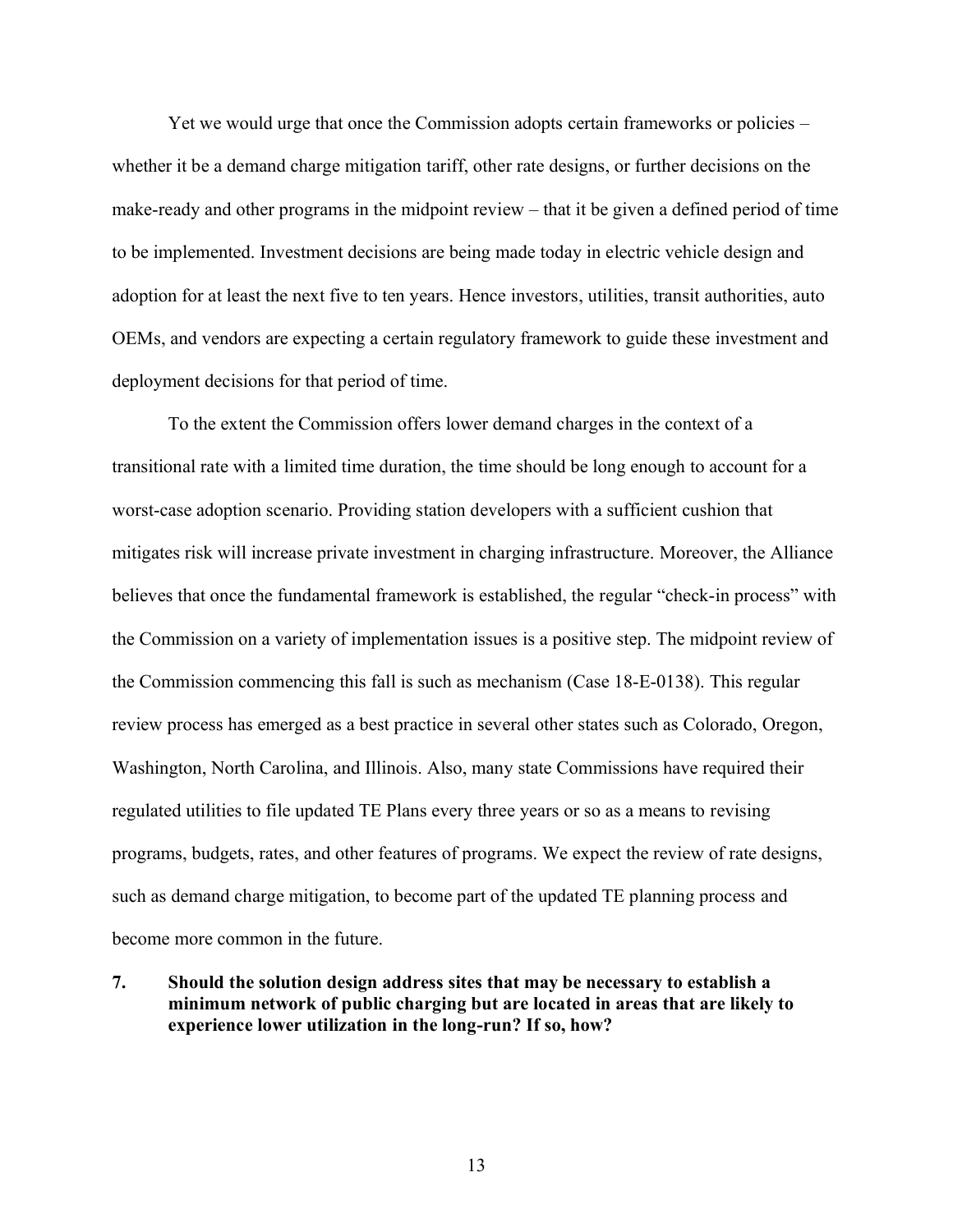Yes, the design should address sites that need public charging and are likely to experience lower utilization in the long run. The solution is to design the rate such that transitional aspect of the tariff is based on utilization.

**8. Should a separate service class for commercial electric vehicle charging stations be established for tariff-based solutions? What are the benefits or drawbacks of this approach? Should separate service classes be established for different types of electric vehicle charging infrastructure and applications (***e.g.***, L2 versus High Voltage Direct Current, fleet charging infrastructure)?**

There is not an easy answer to this complex subject since it involves both rate design issues, and more importantly cost allocation issues. In most cases, ATE believes that the rate design issues for commercial EVSPs, as well as residential EV customers, can be resolved adequately with the current broad rate class (C&I) or sub-classes. Yet there are some cases where members of ATE have proposed a separate rate class for a particular end-use customers (*e.g.* battery electric bus operator) on a pilot basis. Whatever the construct in class or sub-class, the cost allocation issues are likely to be difficult and contentious at times in terms of assessing the contribution of the EVSP to fixed cost recovery (or lack therefore), the appropriate peak methodology to be used, and fair treatment in this allocation compared to other C&I customers. In summary, we believe that the utilities should have flexibility to put forward proposals on demand charge alternatives after consulting with their commercial customers, both EVSPs and others in the C&I class, which will deal with both rate design and the class issues.

The Commission should not rush to any particular judgment or one-size-fits-all solution on this topic until more use cases with actual data emerge with greater market maturity. A traditional cost reflective rate, which may include time of use, is beneficial because it will provide:

• Customer benefits for EV drivers such as fuel savings and incentives for off-peak use;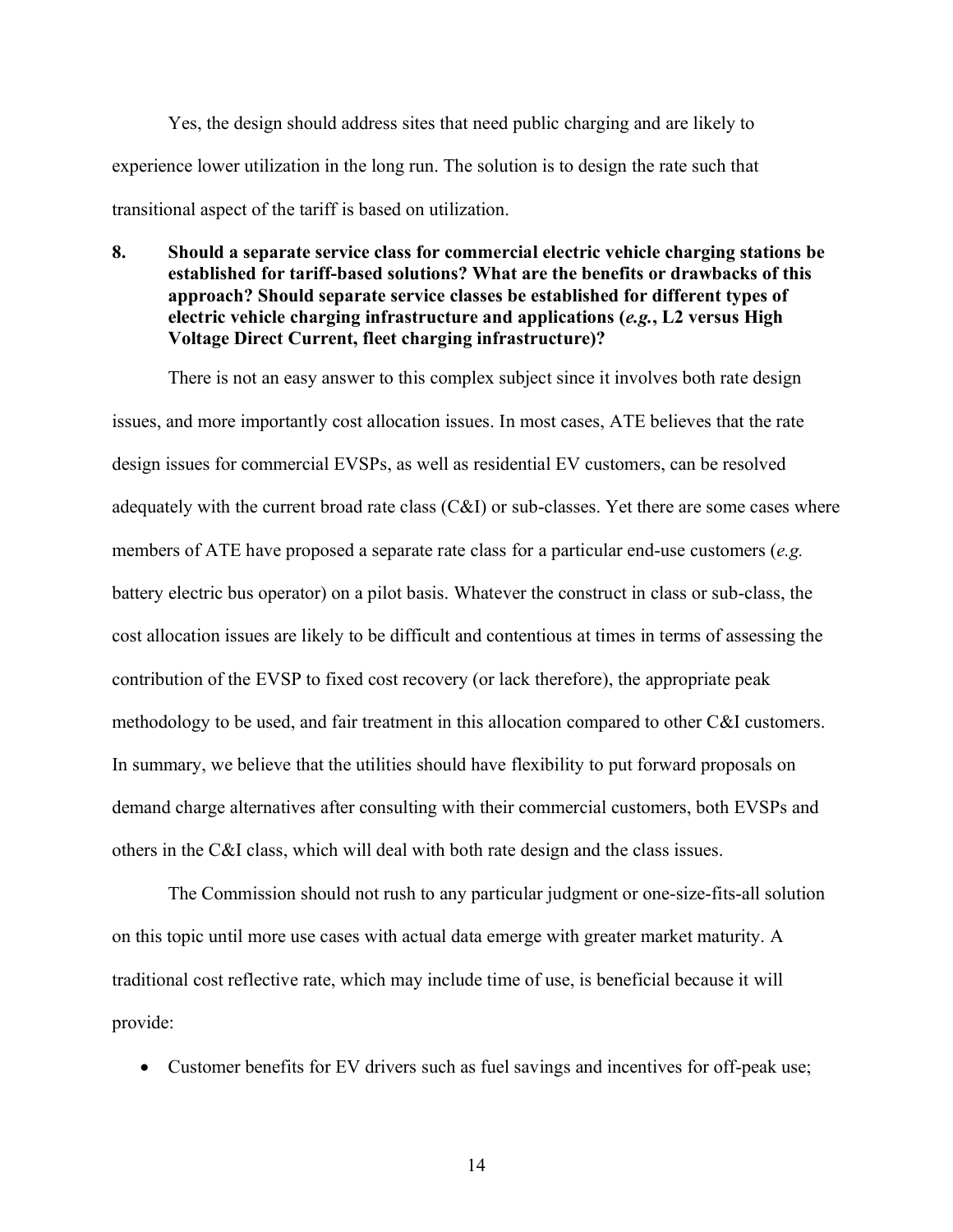- System benefits for all ratepayers such as include reliability, integration, data, resiliency, lower rates; and
- Positive environmental (GHG reduction) and public health benefits.

Shifting and shaping EV load through rates and technology is key to achieving beneficial electrification.

# **9. What selection criteria should the Commission use to rank potential alternative tariffs?**

Selection criteria that ATE recommends the Commission us e to rank potential alternative

tariffs include whether:

- cost of service is reflected over time in sustainable rates;
- $\bullet$  the tariff provides regulatory certainty;
- $\bullet$  the kWh charging rate is reasonable relative to the equivalent energy cost of gasoline;
- the tariff structure is simple to understand; and
- $\bullet$  the tariff is appropriate for all use cases.

## **10. How should the Commission determine whether the alternative tariffs or cost relief programs are effective (***e.g.***, possible metrics)?**

We recommend that the Commission not commit to a specific timeframe for sunsetting

its EV demand charge policy. Instead the Commission should conduct periodic reviews to

determine if its demand charge policy is still having its desired effects.

## **11. How should the Commission determine whether the alternative tariffs or cost relief programs are still necessary in the future?**

As suggested above, we believe that some type of regular "check-in" or periodic review for the demand charge alternative is necessary and appropriate. This could be done either in the

context of a midpoint review process for the overall TE program (the "make-ready programs"

approved in July 2020), or could be done separately since rate design is sometimes a more